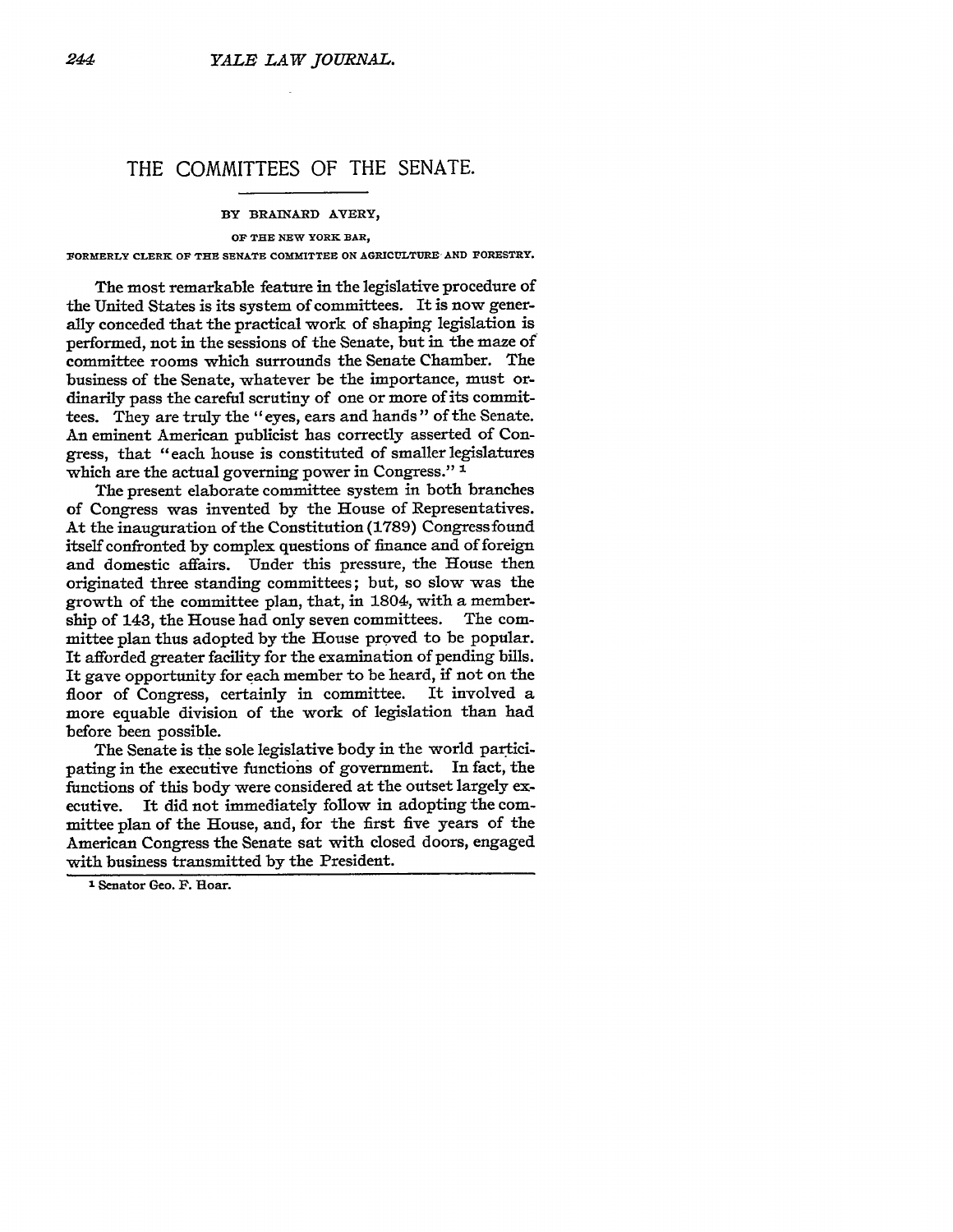Not until **1816** did the Senate appoint standing committees. At first the number was small, but it has been so largely increased that, to-day, the legislative machinery of the Senate comprises fifty-five standing committees, and eight select committees. <sup>2</sup>

These sixty-three committees very thoroughly cover the at field of Congressional jurisdiction. As a rule, the name great field of Congressional jurisdiction. of a committee is determined **by** the subject-matter to be considered; as, e. *g.,* Post-Offices and Post-Roads, Naval Affairs, Territories, etc.

Very naturally, the composition of the Senate committees is controlled **by** the Senate, one of its standing rules being, that

"in the appointment of standing committees, the Senate **\* \* \*** shall proceed **by** ballot to appoint severally the chairman of each committee, and then **by** one ballot, the other members necessary to complete the same."

However, since 1840, it has been the practice for both caucuses of the majority and minority members of the Senate each to name a "steering committee," composed of from five to nine Senators. These steering committees name for their respective caucuses a Committee on Committees which prepares a list of chairmen and a schedule for membership of all thecommittees. In compiling these lists the rule of seniority of service

SELECT COMMITTEES-Additional Accommodations for the Library of Congress; Five Civilized Tribes of Indians; Industrial Expositions; Investigate the Condition of the Potomac River Front at Washington; Investigate Trespassers upon Indian Lands; National Banks; Transportation and Sale of Meat Products; Woman Suffrage.

**<sup>2</sup> STANDING** CommTTEEs-Agriculture and Forestry; Appropriations; Audit and Control the Contingent Expenses of the Senate; Census; Civil Service and Retrenchment; Claims **;** Coast Defenses ; Coast and Insular Survey; Commerce; Corporations Organized in the District of Columbia; District of Columbia; Education and Labor; Engrossed Bills; Enrolled Bills; Establish the University of the United States; Examine the several branches of the Civil Service; Finance; Fisheries; Foreign Relations; Forest Reservations and the Protection of Game; Geological Survey; Immigration; Improvement of the Mississippi River and its Tributaries **;** Indian Affairs **;** Indian Depredations; Interoceanic Canals; Interstate Commerce; Irrigation and Reclamation of Arid Lands **;** Judiciary **;** Library **;** Manufactures **;** Military Affairs **;** Mines and Mining; Naval Affairs; Organization, Conduct, and Expenditures of the Executive Departments ; Pacific Islands and Porto Rico ; Pacific Railroads; Patents; Pensions; Philippines; Post-Offices and Post-Roads; Printing; Private Land Claims; Privileges and Elections; Public Buildings and Grounds; Public Health and National Quarantine; Public Lands; Railroads; Relations with Canada; Relations with Cuba; Revision of the Laws of the United States; Revolutionary Claims; Rules; Territories; Transportation Routes to the Seaboard.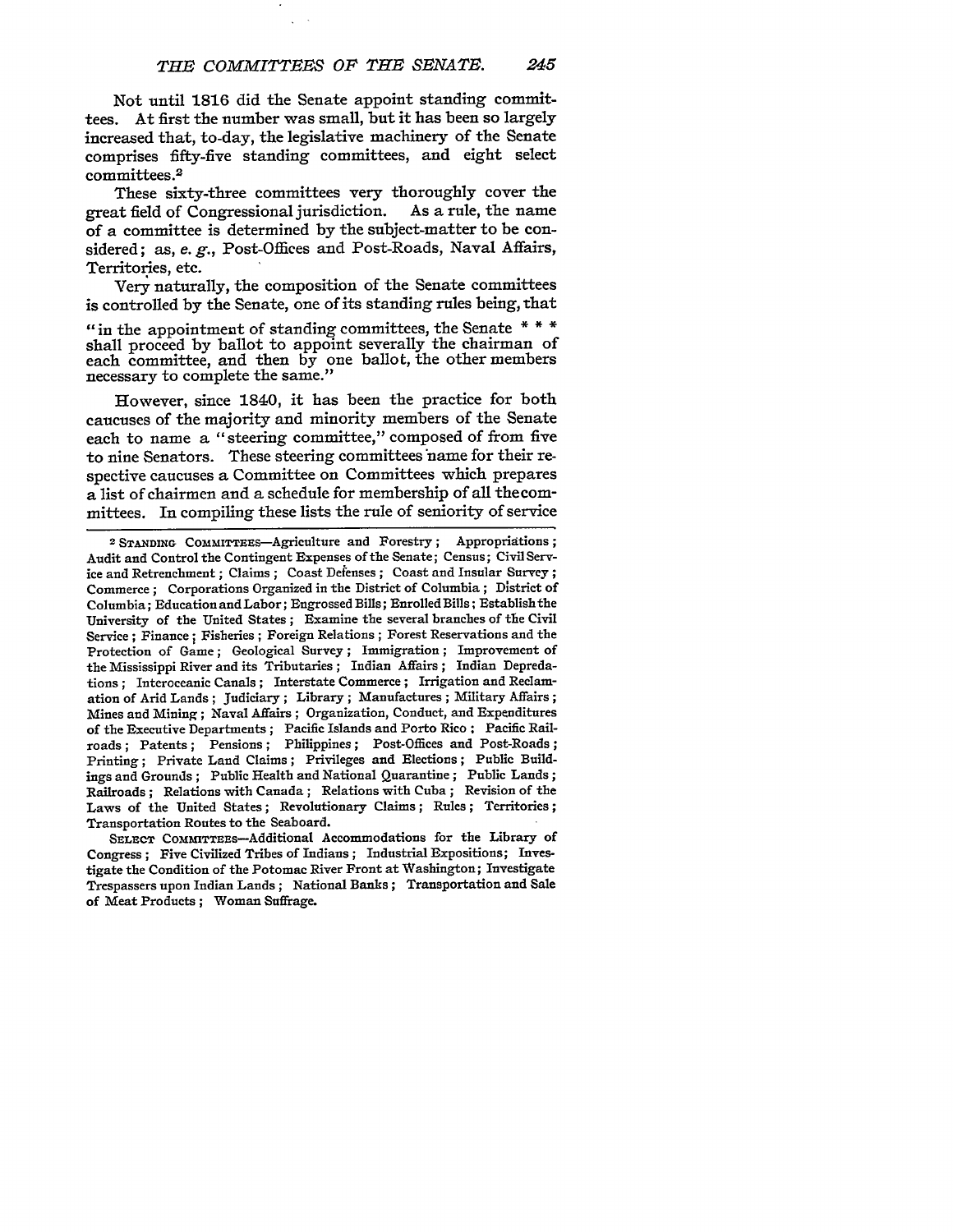has much to do with the assignment of committee chairmanships; the Senator having the longest period of consecutive service upon the committee is ordinarily entitled to the chairmanship of that committee, when the organization belongs to his party. Thus, we find States of the Union, which continuously return the same Senators to Congress, become, **by** this unwritten rule of seniority, possessed of the most important chairmanships, which fact naturally gives those States some advantage in directing the course of legislation.

Of the entire Senate, the average number of standing committees to which each Senator is assigned is six. Yet, many Senators have places on seven different committees; and at present, two Senators serve on eight committees. This is in striking contrast with the practice in the House, where each member, as a rule, is assigned to only one or two committees, and rarely to three.

It does not follow, however, that the Senator having the largest number of committee assignments is the oldest or the most influential. On the contrary, many Senators as they age in the public service drop some of their minor committee assignments, and confine themselves to a few of the most important committees, where their efforts can be best applied and prove most effective. Rarely is it possible for a Senator to obtain assignment to two of the leading committees simultaneously. **A** notable exception to this rule is Senator Allison, of Iowa, who is chairman of the Committee on Appropriations, the most powerful committee in Congress, and, also, is a member of the Committee on Finance, the committee next, perhaps, in importance.

The slate prepared **by** this Committee on Committees is submitted to the party caucus convened in secret session, and when ratified **by** a majority of the caucus, is forced through the Senate **by** a strictly party vote. Reorganization of committees usually occurs at the beginning of a Congress, and attempts to change their organization have given occasion for celebrated political fights and compromises. The last complete organization of the Senate committees occurred in **1895.** Neither the Democratic nor the Republican caucuses had a clear majority in the Senate, and the balance of power was wielded by six Populist Senators. The Republicans were enabled **by** a combination to possess themselves of the committee *chairmanships,* but many of the committees were composed of a majority adverse to Republican policy. An illustration of this was afforded by the Committee on Finance, which, although presided over **by** a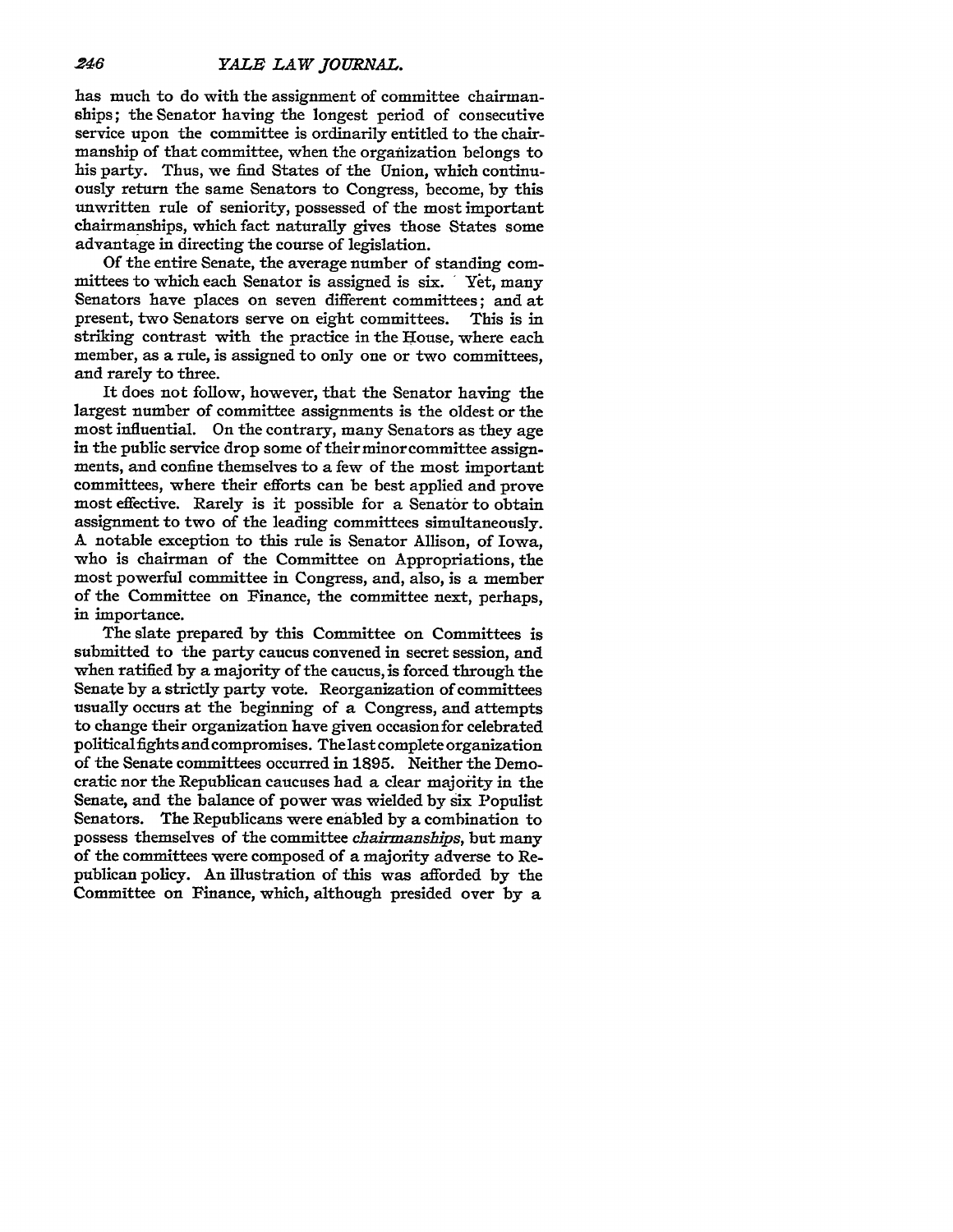distinguished Republican Senator,<sup>3</sup> reported favorably a bill for "the free and unlimited coinage of silver." The custom is for "the free and unlimited coinage of silver." for the dominant political party to name the committees so that each committee shall have a majority in accord with its political faith. Thus, the Committee on Finance, with a membership of thirteen Senators, as at present constituted, is composed of eight Republicans and five Democrats, with a Republican chairman. But, an exception to this rule is found in several of the smaller non-political committees, some of which are assigned to leading Senators of the minority, out of respect for their long service in the Chamber.

The Committee on Rules assigns one or more rooms to each committee. These committee rooms, for the most part, are located in the Senate wing of the Capitol, and are furnished much like private apartments. The old oblong committee tables-many of them historic boards-have been gradually displaced, and the committee rooms more or less closely resemble private libraries, sumptuous with mahogany furniture, leather-covered chairs and handsomely bound books.

Upon assuming the chairmanship, a Senator takes possession of the room assigned to his committee, and during his chairmanship it remains not only the home of his committee, but his personal headquarters, whence he may direct the conduct of political affairs in his State.

Each committee is provided with a clerk, whose pay ranges from \$1,800 to \$3,000 per annum. Occasionally a committee has an assistant clerk, with pay at from \$1,800 to \$2,220, a messenger at \$1,440, and a staff of other assistants, according to the importance of, and amount of work before the committee.

Each bill has (as a matter of course) two readings in the open Senate, after which it is referred to the committee having<br>iurisdiction of the subject-matter of the bill. Often questions jurisdiction of the subject-matter of the bill. of doubt exist as to which committee a given bill should be referred. The fate of a bill may depend upon what committee it comes before-whether it must face a tribunal of friends, or of foes. A recent example is the bill now pending in the Senate, providing that a ten per cent tax shall be imposed upon oleomargarine and its products. This involving a question of taxation, the Committee on Finance ordinarily would be entitled to consider the measure; but the real purpose being to adopt a new agricultural policy, *i.* **e.,** that of destroying the trade in imitation butters by the imposition thereon

**s** Hon. Justin **S.** Morrill.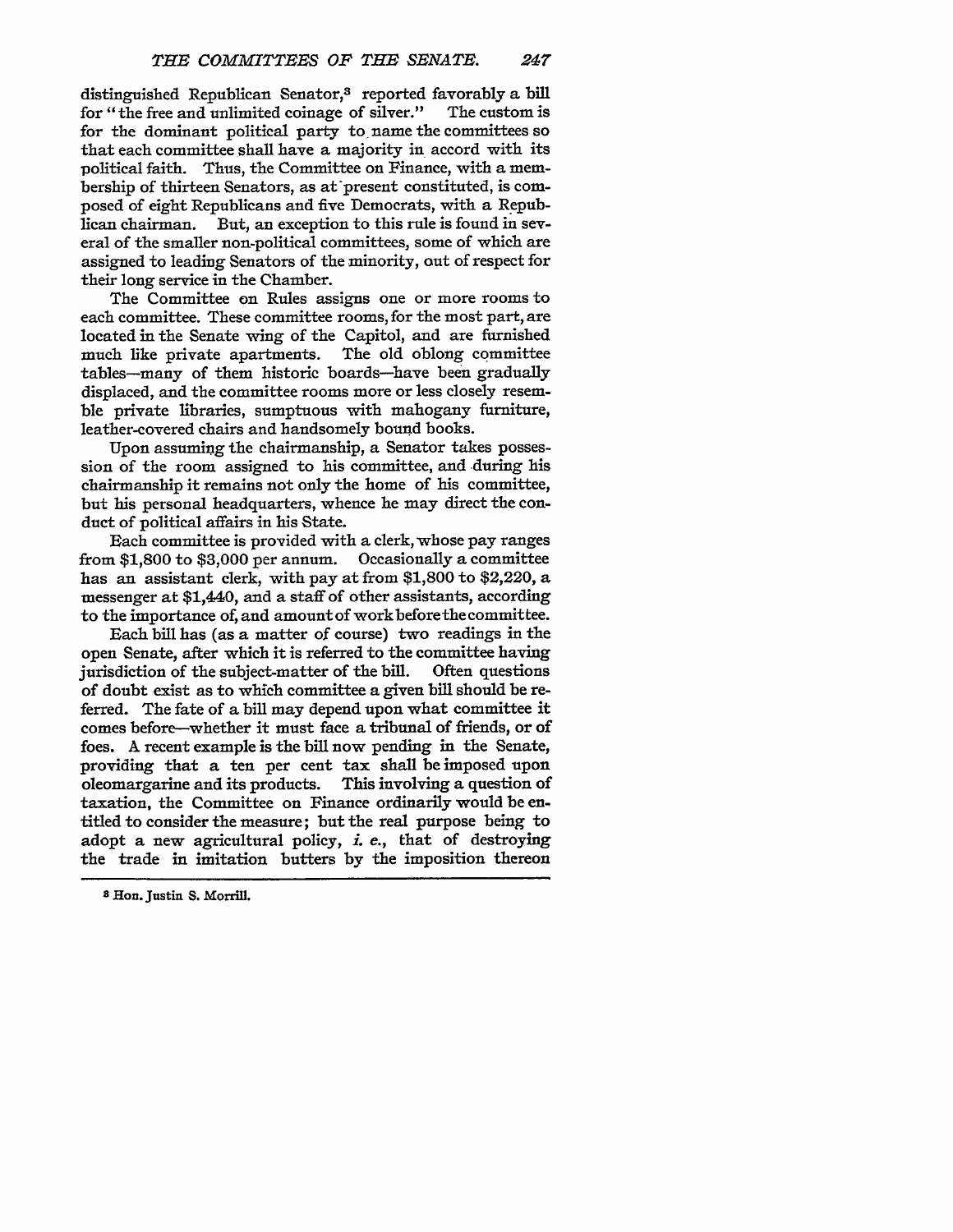of a prohibitive tax, carried the bill to the Committee on Agriculture.

Questions as to the reference of bills are determined by the Senate, but rarely is there difficulty, since bills are customarily referred "appropriately referred" under the rule at the time In addition, all petitions, memorials, and papers relating to bills are sent to the appropriate committee for consideration when the committee takes up the bill.

After introduction and reference in the Senate Chamber, the original draft of a bill goes to the desk of the Secretary of the Senate, where a record of it is entered, and on the following day a printed copy is delivered at the room of the committee to which the Senate ordered the bill referred. The bill can then be said to be in the possession of the committee.

After the clerk has docketed each bill and its accompanying papers, the usual routine is that all bills relating to an executive department of the government shall be referred to the head of the department concerned. Thus, bills sent to the Military Committee are, under a standing order adopted by the committee, referred to the Secretary of War for recommendation. Upon the return of the papers the chairman usually assigns the bill to a *sub-committee* of his committee. These sub-committees are composed usually of from two to five Senators, who, more or less informally, discuss and amend the bill and draft their report. Both the bill and the report are presented at a meeting of the full committee, passed upon, and a report, either favorable or adverse, ordered to be made to the Senate. Oftentimes the minority of a committee disagreeing with the majority, will file a "minority report," setting forth the reasons of their dissent.

An individual Senator, by his ability and special aptitude for particular branches of legislation, is sometimes permitted by his colleagues upon the committee, to perform the functions of both committee and sub-committee. Thus, Senator Vest, of Missouri, a strong partisan in a Senate overwhelmingly opposed to him politically, possesses by courtesy of the Committee on Commerce, of which he is a, member, the privilege of passing for that committee (except in cases where there is a contest) upon bills relating to the bridging of navigable waters of the United States-a very important function of Congress.4

<sup>&#</sup>x27;"The clerk shall refer all bills on bridges to the War Department."

<sup>&</sup>quot;All bridge bills, with the returns thereon from the War Dept., shall be referred to the sub-committee on bridges, with authority, in event they agree,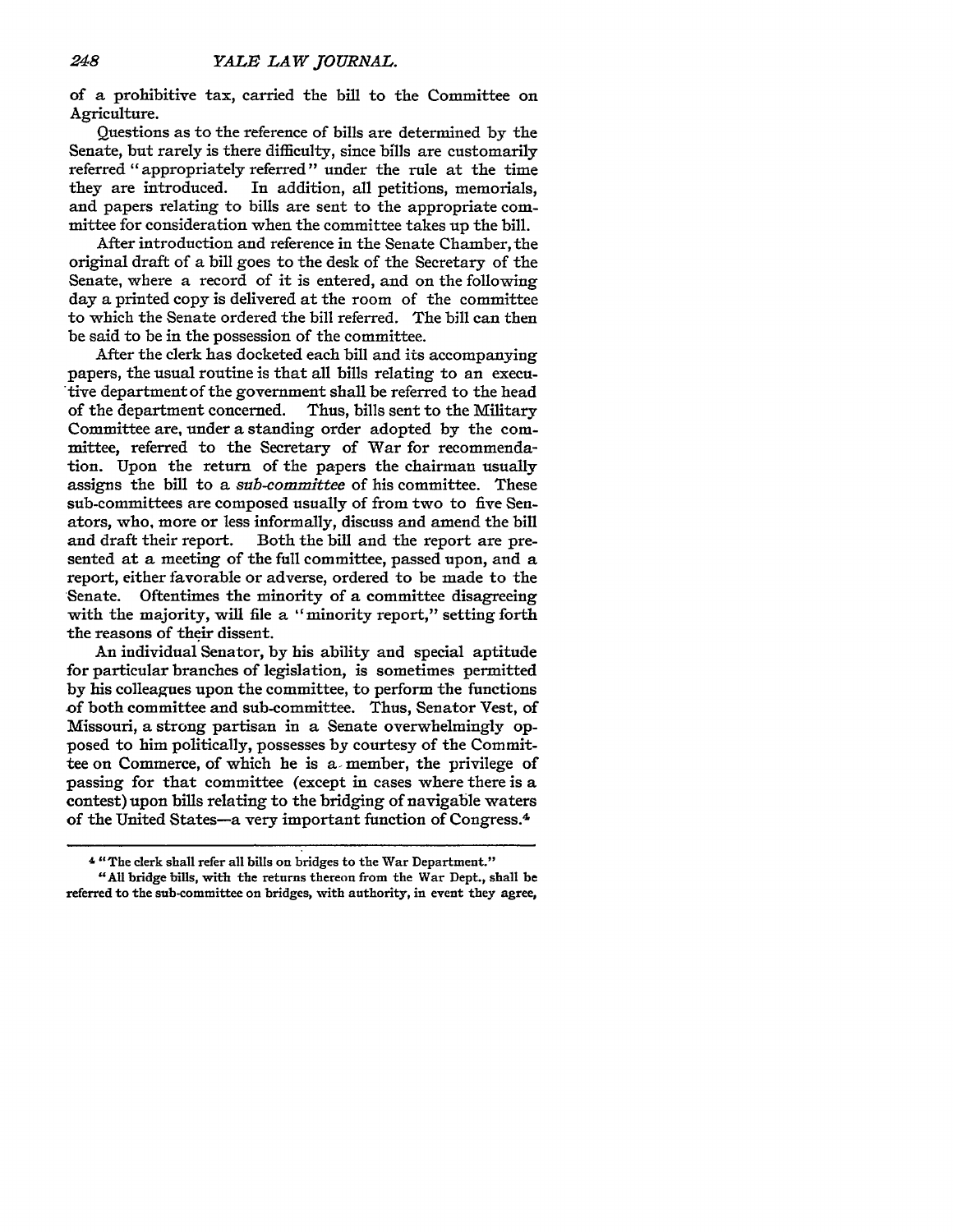Frequently, cabinet officers appear voluntarily, or by invitation, before a committee or sub-committee, to explain certain legislation which they desire, and are interrogated by members of the committee.

The chairman of a committee relating to one of the executive departments is an important factor at the department. He is brought into close relations with departmental affairs and with the Secretary, and frequently becomes his constant adviser. This is especially true of committees which consider appropriation bills, and subjects more nearly executive than legislative. Officials of the departments concerned are careful not to incur the disfavor of the chairman or any of the members of the committee, in each house of Congress, upon which they depend for appropriations and for special legislation.

The importance of this contact of the legislative with the executive departments of the government is forcibly illustrated in the relations which the chairman of the Senate Committee on Foreign Relations bears to the President and the Secretary of State, in formulating the foreign policy of the Administration. The Senate shares with the President the treaty-making power, which the Constitution declares to be a part of the lawmaking power. The Senate thus secures a general control over the foreign policy of the Administration. Treaties which have been signed are submitted to the Senate for ratification, and find their way to the Committee on Foreign Relations. It usually behooves the President to keep in touch with the majority in the Senate, and feel its pulse as to treaties in progress of negotiation. This is naturally done through the Committee on Foreign Relations, and its chairman is often consulted in advance upon the course negotiation should take to obtain the approbation of his committee and of the Senate.

A recent illustration of the watchfulness of the President in this particular is the negotiation of the Treaty of Paris in 1898, where not only did the President consult Senators, but *three* of the *five* Peace Commissioners appointed to represent him in the negotiations with Spain, were *Senators.* Thus, the late Senator Davis, then chairman of the Senate Committee on Foreign Relations, and two of his colleagues on that committee, negotiated for the Executive a treaty which they soon after passed upon in the exercise of their duty as Senators-a pro-

and there is no contest, to report the same to the Senate." (Standing Orders of Committee on Commerce.)

This sub-committee, at present consisting of Senators Vest, Elkins and Jones, generally permits Mr. Vest to act without consulting the other members.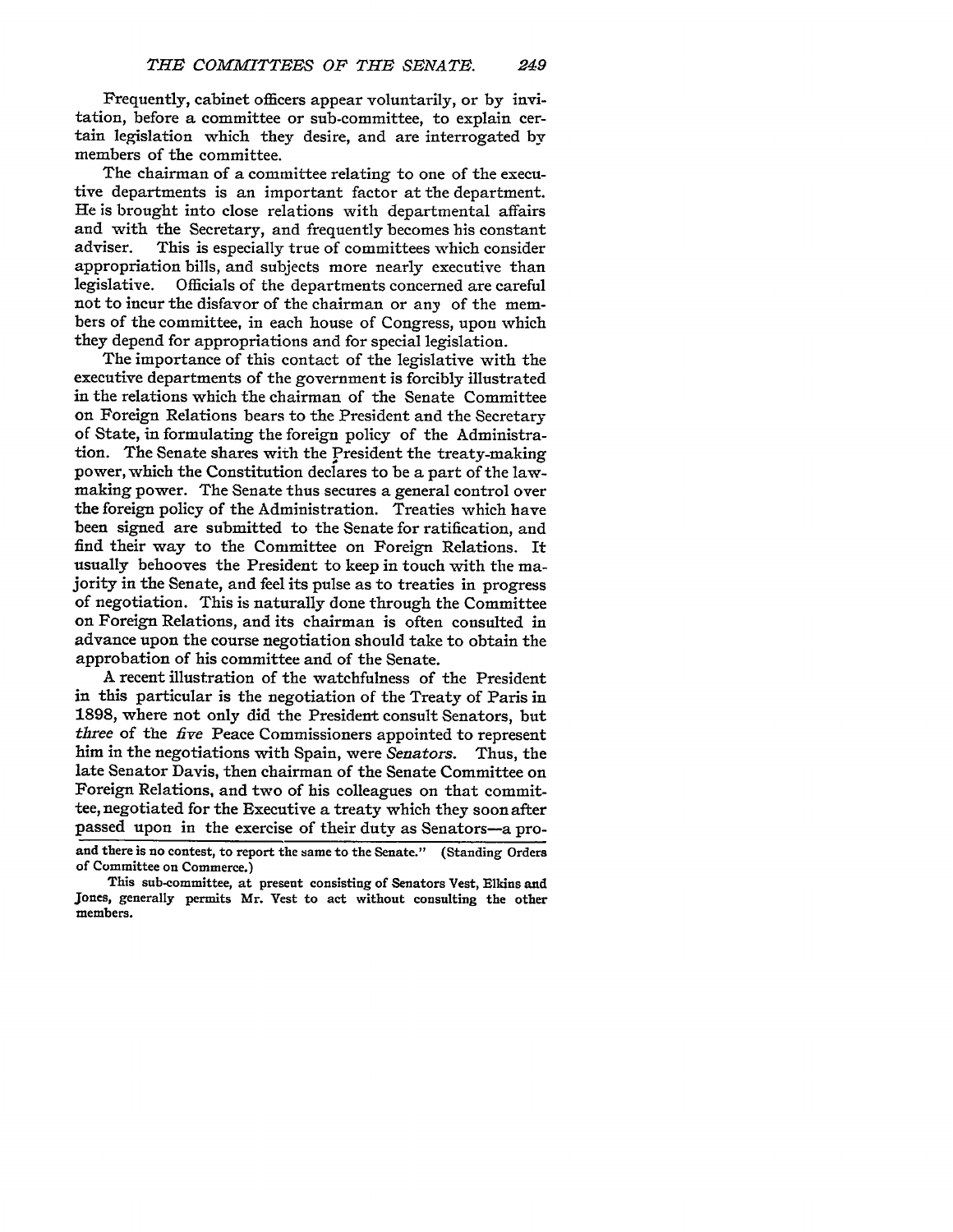ceeding which has been characterized as "packing the court." This action of the President has been severely criticized, both in and out of Congress, as an invasion of the rights of the Senate, and bills have been introduced declaring for the future that such a proceeding shall be unlawful.5

A committee does not possess the right to originate a bill, but it may, in effect, originate legislation by causing a bill which it wishes to consider, to be introduced and referred to itself. A committee can formally amend a bill as it may choose. In this way the committee may practically originate legislation by striking out the substance of a bill that is being considered, and inserting a measure radically differing from the original. The latter course was adopted by the Senate Committee on Finance in the tariff debate of 1888. The House sent to the Senatethe "Mills Bill," which was basedupon free-trade principles. The Senate Committee on Finance, controlled by a majority differing politically from that in the House, struck out the entire bill after the enacting clause, *"Be it Enacted," etc.,* and inserted a substitute framed upon high protective tariff principles. It is matter of history that tariff revision at that time failed, and that the Sehate amendments of 1888 were, in 1890, substantially embodied in a law, since famous as the *"McKinley Bill,"* or the Tariff of 1890.

A committee does not possess the right to formally extinguish a bill, but it can practically accomplish this by reporting adversely, and recommending that consideration of the bill be indefinitely postponed, or, by delaying a report until late in the session, or, by failure to report.

Amendments to a pending measure are often submitted to the committee by the departments concerned, or by private persons, and associations, and hearings are often given by the committee, or a sub-committee. Moreover, lawyers make an honorable and lucrative livelihood by practicing before Congressional committees, not often in the attempt to unduly influence legislation, but to fairly present the claims of their clients.

Meetings of the committees are held, during sessions of Congress, usually in the forenoon, the meeting hour of the Senate being 12 noon. However, they often gatherin adjourned

<sup>5</sup> *Compare:* "No Senator or Representative shall, during the time for which he was elected, be appointed to any civil office under the authority of the United States, which shall have been created, or the emoluments whereof shall have been increased during such time; and no person holding any office under the United States shall be a member of either house during his continuance in office." *U. S. Constitution,* Art. I, Sec. **6,2.**